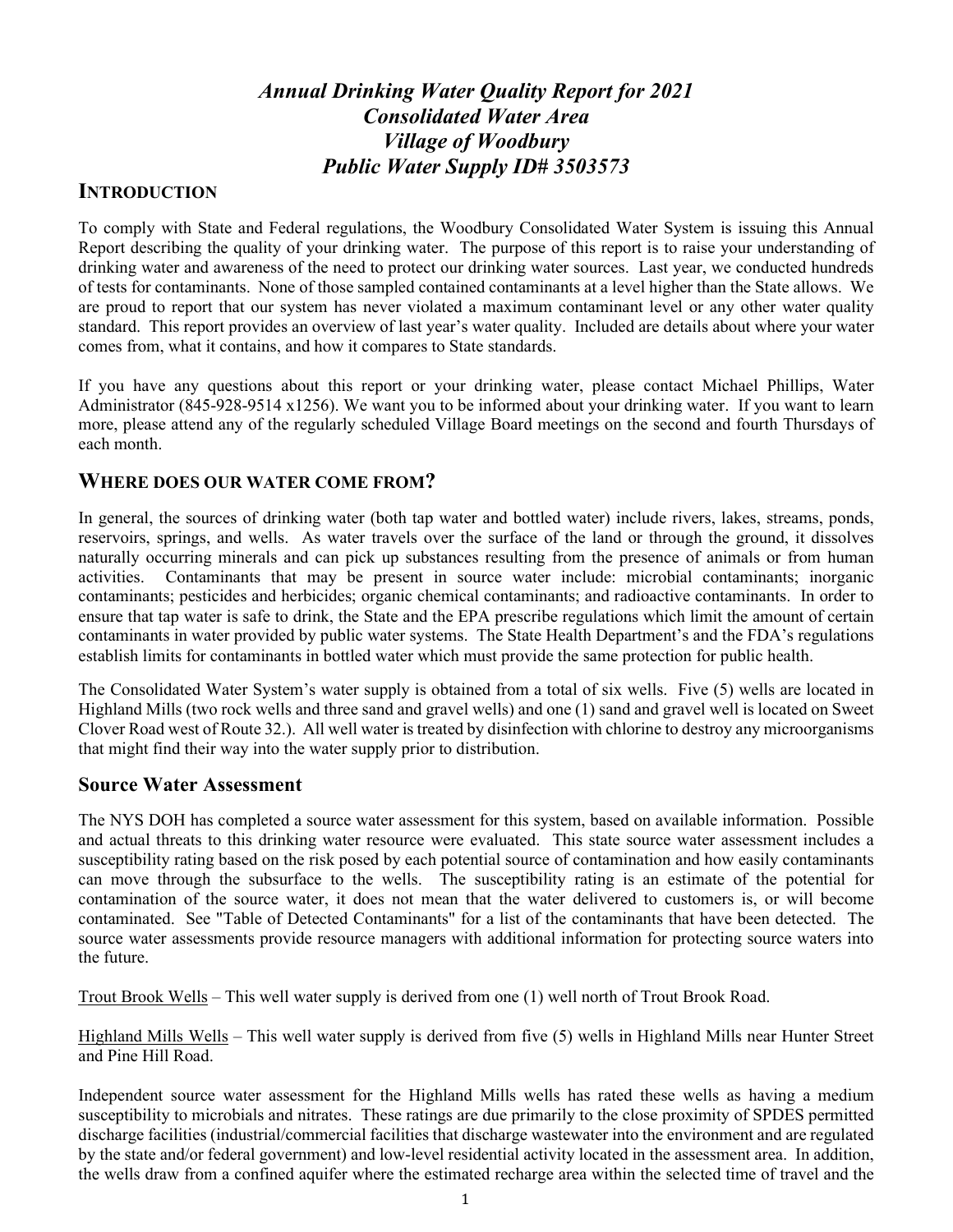overlying soils may not provide adequate protection from potential contamination. While the source water assessment rates our wells as being susceptible to microbials, please note that our water is disinfected to ensure that the finished water delivered into your home meets New York State's drinking water standards for microbial contamination.

A copy of the Highland Mills assessment, including a map of the assessment area, can be obtained by contacting the Water Department, as noted in this report.

## **FACTS AND FIGURES**

Our water system serves a population of approximately 10,000 people through nearly 3,000 service connections. The total amount of water produced in 2021 was 344.9 million gallons. The daily average water treated and pumped into the distribution system was 944,815 gallons per day. Our highest single day was approximately 1,555,000 gallons. The amount of water delivered to customers was 266.7 million gallons. This leaves an unaccounted for total of 78.1 million gallons. The difference accounts for an average unaccounted portion of approximately 214,100 gallons per day (22.66%) which can be attributed primarily to watermain breaks, hydrant flushing, fire department usage, normal system losses, inaccuracies of water meters and other un-metered use. In 2021, the annual average water charge for a typical residential user was \$210.00.

## **ARE THERE CONTAMINANTS IN OUR DRINKING WATER?**

As the State regulations require, we routinely test your drinking water for numerous contaminants. These contaminants include: total coliform, asbestos, inorganic compounds, nitrate, nitrite, lead and copper, volatile organic compounds, total trihalomethanes, haloacetic acids, radiological and synthetic organic compounds. The table presented below lists which compounds were detected in your drinking water. The State allows us to test for some contaminants less than once per year because the concentrations of these contaminants do not change frequently. Some of our data, though representative, are more than one year old.

It should be noted that all drinking water, including bottled drinking water, may be reasonably expected to contain at least small amounts of some contaminants. The presence of contaminants does not necessarily indicate that water poses a health risk. More information about contaminants and potential health effects can be obtained by calling the EPA's Safe Drinking Water Hotline (800-426-4791) or the Orange County Health Department at (845-291-2331).

Last year, we conducted tests for hundreds of contaminants. We detected only those contaminants listed in the table below and none were at a level higher than the State allows.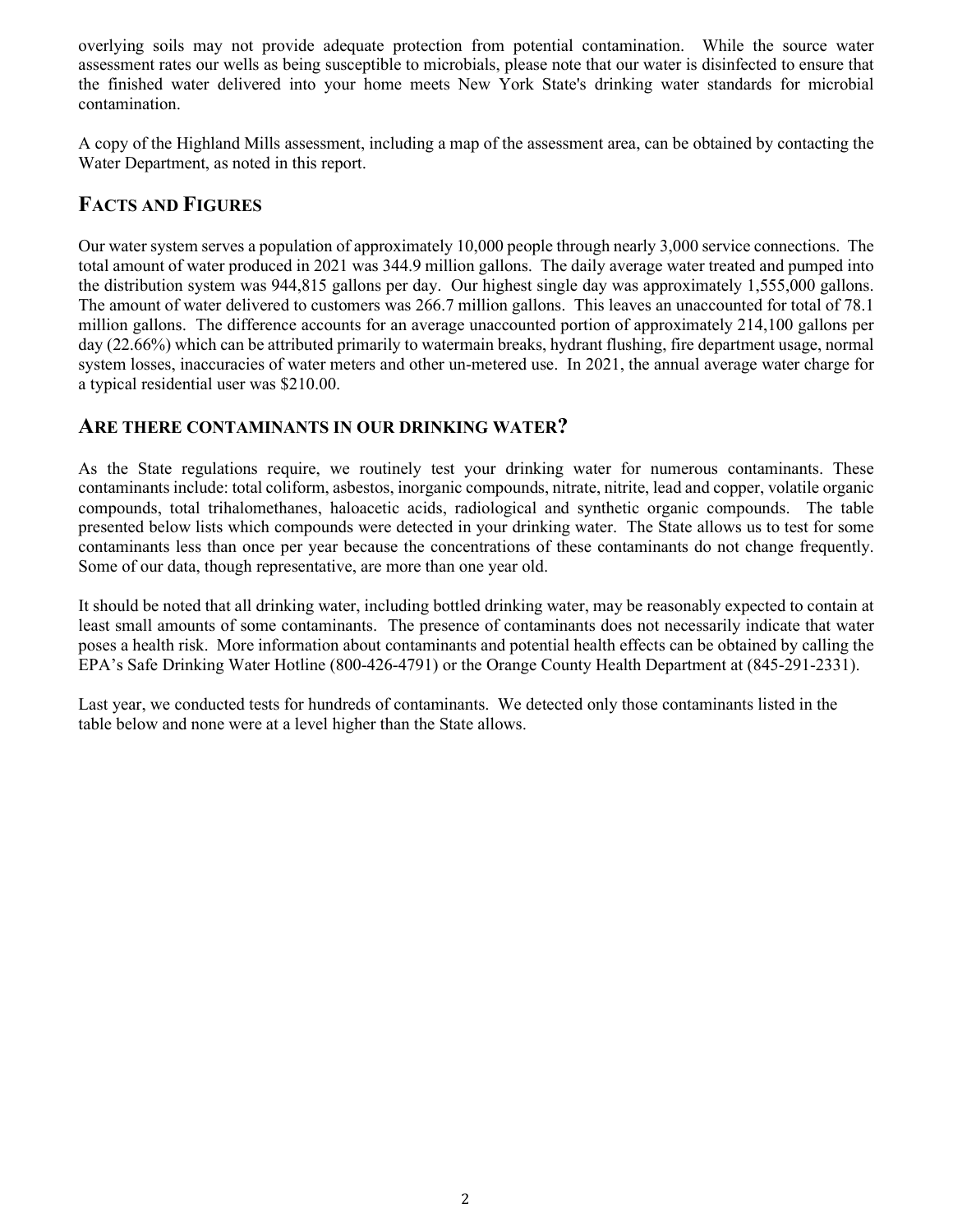| <b>Table of Detected Contaminants</b>                   |                |                        |                               |                   |                |             |                                                       |  |  |  |
|---------------------------------------------------------|----------------|------------------------|-------------------------------|-------------------|----------------|-------------|-------------------------------------------------------|--|--|--|
|                                                         |                |                        | Level                         | Unit              |                | Regulatory  |                                                       |  |  |  |
|                                                         | Violation      | Date of                | Detected                      | Measure           |                | Limit (MCL, | Likely Source of Contamination                        |  |  |  |
| Contaminant                                             | Yes/No         | Sample                 | (Range)                       | -ment             | <b>MCLG</b>    | TT or AL)   |                                                       |  |  |  |
| <b>Inorganic Contaminants</b>                           |                |                        |                               |                   |                |             |                                                       |  |  |  |
| Barium                                                  |                |                        |                               |                   |                |             |                                                       |  |  |  |
| Wells # 1,2,3 & 6                                       | No             | 12/6/2021              | 0.0275                        | $mg/l^1$          | $\overline{2}$ | $MCL=2$     | Erosion of natural deposits                           |  |  |  |
| Well $# 5$                                              | No             | 12/6/2021<br>9/23/2020 | 0.0359                        |                   |                |             |                                                       |  |  |  |
| <b>Trout Brook PH</b><br>Chloride (Well # 5)            | No<br>No       | 4/2012                 | 0.0194<br>122                 |                   | N/A            | $MCL = 250$ |                                                       |  |  |  |
| Sulfate                                                 |                |                        |                               | mg/1              |                |             | Indicative of road salt contamination                 |  |  |  |
| Wells #1,2,3 & 6                                        | No             | 12/6/2021              | 23.3                          |                   | N/A            | $MCL = 250$ |                                                       |  |  |  |
| Well $# 5$                                              | No             | 12/6/2021              | 18.8                          | mg/1              |                |             | Naturally occurring                                   |  |  |  |
| <b>Trout Brook PH</b>                                   | No             | 9/23/2020              | 14.7                          |                   |                |             |                                                       |  |  |  |
| Manganese                                               |                |                        |                               |                   |                |             |                                                       |  |  |  |
| Well $# 5$                                              | No             | 2/25/2020              | $6.1 - 6.7$                   | $\frac{u g}{l^2}$ | N/A            | $MCL=300$   | Naturally occurring                                   |  |  |  |
| Well #1, 2, 3 & 6                                       |                | 8/20/2020              | 20-51.2                       |                   |                |             |                                                       |  |  |  |
| Nickel                                                  |                |                        |                               |                   |                |             |                                                       |  |  |  |
| Wells #1,2,3 & 6                                        | No             | 12/6/2021              | 1.5                           | $\frac{u}{g}$     | 100            | $MCL=100$   | Naturally occurring                                   |  |  |  |
| Well #5                                                 | No             | 12/6/2021              | 2.0                           |                   |                |             |                                                       |  |  |  |
| <b>Trout Brook PH</b>                                   | No             | 9/23/2020              | 1.2                           |                   |                |             |                                                       |  |  |  |
| Copper (see note 4.1)                                   | No             | 7/2021                 | $90^{th} = 0.12$              | mg/1              | 1.3            | $AL=1.3$    | Corrosion of household plumbing systems               |  |  |  |
| (System Samples)                                        |                | through                | $(Range =$                    |                   |                |             |                                                       |  |  |  |
|                                                         |                | 8/2021                 | $0.010$ to                    |                   |                |             |                                                       |  |  |  |
|                                                         |                |                        | 0.120)                        |                   |                |             |                                                       |  |  |  |
| Lead (see note 4.2)                                     | N <sub>o</sub> | 7/2021                 | $90^{\text{th}} = 4.0$        | ug/l              | $\mathbf{0}$   | $AL=15$     | Corrosion of household plumbing systems               |  |  |  |
| (System Samples)                                        |                | though<br>8/2021       | $(Range =$<br>1.0 to $14.0$ ) |                   |                |             |                                                       |  |  |  |
| <b>Other Principal Organic Contaminants</b>             |                |                        |                               |                   |                |             |                                                       |  |  |  |
| Methylene Chloride                                      |                |                        |                               |                   |                |             | Used as a solvent in paint strippers, as a propellant |  |  |  |
| Well #1,2,3 & 6                                         | No             | 12/6/2021              | 0.68                          | $\frac{u g}{l}$   | N/A            | $MCL=5$     | in aerosols, as a process solvent in the              |  |  |  |
| Well #5                                                 | No             | 12/6/2021              | $0.80\,$                      |                   |                |             | manufacturing of drugs, as a metal cleaning and       |  |  |  |
| <b>Trout Brook PH</b>                                   | No             | 12/6/2021              | 0.92                          |                   |                |             | finishing solvent.                                    |  |  |  |
| <b>Inorganics</b>                                       |                |                        |                               |                   |                |             |                                                       |  |  |  |
| Nitrate as N                                            |                |                        |                               |                   |                |             |                                                       |  |  |  |
| Well #1,2,3 & 6                                         | No             | 12/6/2021              | 0.342                         | mg/1              | 10             | $MCL=10$    | Erosion of natural deposits                           |  |  |  |
| Well $#5$                                               | No             | 12/6/2021              | 0.692                         |                   |                |             |                                                       |  |  |  |
| <b>Trout Brook PH</b>                                   | No             | 12/6/2021              | 0.488                         |                   |                |             |                                                       |  |  |  |
| Sodium                                                  |                |                        |                               |                   |                |             |                                                       |  |  |  |
| Well #1,2,3 & 6                                         | No             | 12/6/2021              | 79.6                          | mg/1              | N/A            | NOTE 5      | Indicative of road salt contamination                 |  |  |  |
| Well #5                                                 | No             | 12/6/2021              | 66.7<br>61.2                  |                   |                |             |                                                       |  |  |  |
| <b>Trout Brook PH</b><br><b>Disinfection Byproducts</b> | No             | 12/6/2021              |                               |                   |                |             |                                                       |  |  |  |
|                                                         |                |                        |                               |                   |                |             |                                                       |  |  |  |
| Total Haloacetic Acids see                              |                |                        | $Max = 4.3$                   |                   |                |             | By-product of drinking water disinfection needed to   |  |  |  |
| Notes $7 & 8$                                           | No             | 8/27/2021              | (Range:                       | $\frac{u}{g}$     | N/A            | $MCL = 60$  | kill harmful organisms.                               |  |  |  |
| <b>Total Trihalomethanes</b>                            |                |                        | $ND - 4.3$<br>$Max = 20.9$    |                   |                |             | Byproduct of drinking water chlorination needed to    |  |  |  |
| (TTHMs) see Notes $6 & 7$                               | No             | 8/27/2021              | (Range:                       | ug/l              | N/A            | $MCL = 80$  | kill harmful organisms. TTHMs are formed when         |  |  |  |
|                                                         |                |                        | $20.7 - 20.9$                 |                   |                |             | source water contains organic matter.                 |  |  |  |
| PFOA & PFOS <sup>9</sup>                                |                |                        |                               |                   |                |             |                                                       |  |  |  |
| Perfluorooctanoic acid                                  |                |                        |                               |                   |                |             |                                                       |  |  |  |
| (PFOA)                                                  |                |                        |                               |                   |                |             |                                                       |  |  |  |
| Well #1,2,3 & 6                                         | No             | 6/24/2021              | 2.36                          | $ng/l^3$          | N/A            | $MCL=10$    |                                                       |  |  |  |
|                                                         | No             | 9/23/2021              | 2.47                          |                   |                |             | Released into the environment from widespread use     |  |  |  |
| Well #5                                                 | No             | 6/25/2021              | 1.41                          |                   |                |             | in commercial and industrial applications.            |  |  |  |
| <b>Trout Brook PH</b>                                   | No             | 6/25/2021              | 2.95                          |                   |                |             |                                                       |  |  |  |
|                                                         | No             | 9/23/2021              | 3.16                          |                   |                |             |                                                       |  |  |  |
| Perfluorooctanesulfonic                                 |                |                        |                               |                   |                |             |                                                       |  |  |  |
| acid (PFOS)                                             |                |                        |                               |                   |                |             |                                                       |  |  |  |
| Well #1,2,3 & 6                                         | No             | 6/24/2021              | 3.59                          | ng/l              | N/A            | $MCL=10$    | Released into the environment from widespread use     |  |  |  |
|                                                         | No             | 9/23/2021              | 3.56                          |                   |                |             | in commercial and industrial applications.            |  |  |  |
| <b>Trout Brook PH</b>                                   | No             | 6/25/2021              | 2.55                          |                   |                |             |                                                       |  |  |  |
|                                                         | No             | 9/23/2021              | 3.64                          |                   |                |             |                                                       |  |  |  |

ND – Non Detect; PH – Pump House

**Notes:** 

1 Milligrams per liter (mg/l) or parts per million (ppm).<br>2 Micrograms per liter (ug/l) or parts per billion (ppb).

Micrograms per liter (ug/l) or parts per billion (ppb).

3 Nanograms per liter (ng/l) or parts per trillion (ppt).

4.1 The level presented represents the 90<sup>th</sup> percentile of the 32 sites tested. A percentile is a value on a scale of 100 that indicates the percent of a distribution that is equal to or below it. The 90<sup>th</sup> percentile is equal to or greater than 90% of the copper values detected at your water system. In this case, 32 samples were collected at your water system and the 90<sup>th</sup> percentile value was 0.12 mg/l. The action level for copper was not exceeded at any of the sites tested.

4.2 The level presented represents the 90<sup>th</sup> percentile of the 32 samples collected. The action level for lead was not exceeded at any of the sites tested.<br>Water containing more than 20 mg/l of sodium should not be used f Water containing more than 20 mg/l of sodium should not be used for drinking by people on severely restricted sodium diets. Water containing more than 270 mg/l of sodium should not be used for drinking by people on moderately restricted sodium diets.

6 TTHM's - Chloroform, bromodichloromethane, dibromochloromethane, and bromoform.

7 This represents the highest value of the samples collected with the range of sample results listed in parenthesis.<br>8 Haloacetic Acids (mono, di-and trichloroacetic acid, and mono- and di-bromoacetic acid).

8 Haloacetic Acids (mono, di-and trichloroacetic acid, and mono- and di-bromoacetic acid).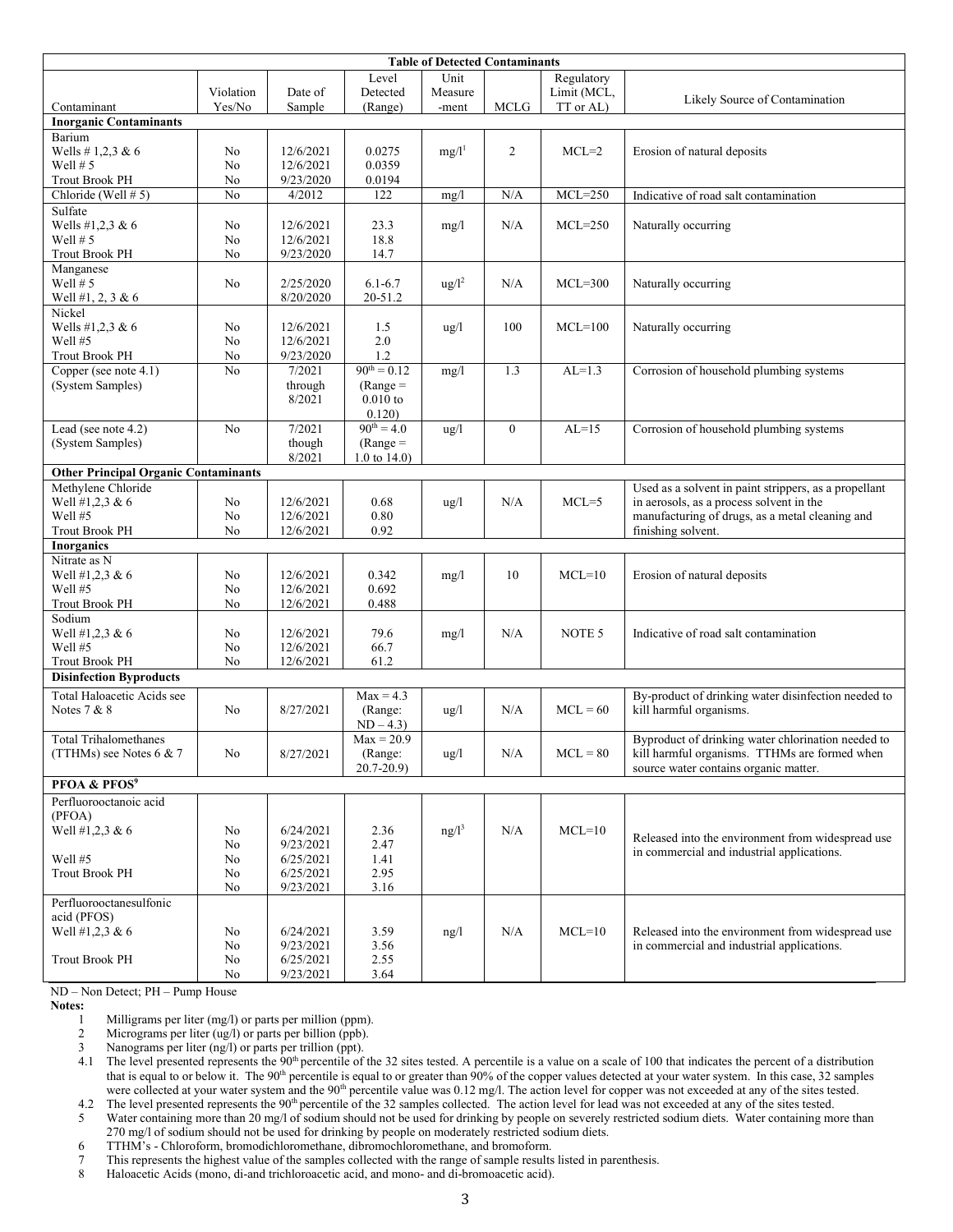9 Please note that in addition to PFOS and PFOA, the lab ran the analysis for the entire EPA method 537, which includes 12 additional perfluorinated chemicals, **3** of these additional chemicals were detected, the highest of which was **2.03** ng/l. These additional analytes are not currently regulated and do not have an MCL.

#### **DEFINITIONS:**

*Maximum Contaminant Level*(MCL): The highest level of a contaminant that is allowed in drinking water. MCLs are set as close to the MCLGs as feasible.

*Maximum Contaminant Level Goal* (MCLG): The level of a contaminant in drinking water below which there is no known or expected risk to health. MCLGs allow for a margin of safety.

*Maximum Residual Disinfectant Level* (MRDL): The highest level of a disinfectant allowed in drinking water. There is convincing evidence that addition of a disinfectant is necessary for control of microbial contaminants.

*Maximum Residual Disinfectant Level Goal* (MRDLG): The level of a water disinfectant below which there is no known or expected risk to health. MRDLG's do not reflect benefits of the use of disinfectants to control microbial contamination.

*Action Level* (AL): The concentration of a contaminant, which, if exceeded, triggers treatment or other requirements which a water system must follow.

*Non-Detects* (ND): Laboratory analysis indicates that the constituent is not present.

### **WHAT DOES THIS INFORMATION MEAN?**

As you can see by the table, our system had no violations. We have learned through our testing that some contaminants have been detected; however, these contaminants were detected below New York State requirements. We are required to present the following information on lead in drinking water:

If present, elevated levels of lead can cause serious health problems, especially for pregnant women, infants, and young children. It is possible that lead levels at your home may be higher than at other homes in the community as a result of materials used in your home's plumbing. The Village of Woodbury is responsible for providing high quality drinking water, but cannot control the variety of materials used in plumbing components. When your water has been sitting for several hours, you can minimize the potential for lead exposure by flushing your tap for 30 seconds to 2 minutes before using water for drinking or cooking. If you are concerned about lead in your water, you may wish to have your water tested. Information on lead in drinking water, testing methods, and steps you can take to minimize exposure is available from the Safe Drinking Water Hotline (1-800-426-4791) or at http://www.epa.gov/safewater/lead.

## **UNREGULATED CONTAMINANTS**

The U.S. Environmental Protection Agency (EPA) has created the Unregulated Contaminants Rule (UCMR). The purpose of monitoring the unregulated contaminants in drinking water is to provide data to support the EPA Administrator's decisions concerning whether or not to regulate these contaminates in the future for the protection of public health. Under the Safe Drinking Water Act, a national representative randomly selected a sample of 800 community water systems (CWSs) and non-transient, non-community water systems (NTNCWSs) serving 10,000 or fewer persons that must monitor for unregulated chemical contaminants. All CWSs and NTNCWSs serving more than 10,000 people (i.e., large systems) are required to monitor for unregulated contaminants.

In 2020, the Woodbury Consolidated Water System tested for 20 unregulated contaminants. The contaminants include: Germanium, manganese, alpha-hexachlorocyclohexane, profenofos, chlorpyrifos, tebuconazole, dimethipin, total permethrin (cis- & trans-), ethoprop, tribufos, oxyfluorfen, 1-butanol, 2-propen-1-ol, 2-methoxyethanol, butylated hydroxyanisole, o-toluidine, quinoline, bromide, TOCs, HAA5, HAA6 and HAA9. Of these, test results showed the following contaminants at or above the minimum detection levels (MDL); Manganese, bromide, TOCs, HAA5, HAA6, & HAA9. Therefore, the other contaminants tested were non-detect. There were no violations of Health Department regulations in our water supply for any of the contaminants with regulated Maximum Contaminant Levels.

| Contaminant          | Level<br><b>Detected</b><br>(Range) | Unit<br>Measure-<br>ment | MDL  | MCL | <b>Likely Source of Contamination</b>                                                                                                                                |
|----------------------|-------------------------------------|--------------------------|------|-----|----------------------------------------------------------------------------------------------------------------------------------------------------------------------|
| Manganese            | $6.1 - 51.2$                        | $\frac{u g}{l}$          | 0.4  | 300 | Manganese is a mineral that naturally occurs in rocks and soil.                                                                                                      |
| <b>Bromide</b>       | $53.5 - 88.9$                       | $\frac{u}{g}$            | 20   | N/A | Bromide naturally occurs in the environment.                                                                                                                         |
| Total Organic Carbon | $>1000 - 1100$                      | $\frac{u}{g}$            | 1000 | N/A | TOC in source waters comes from decaying natural organic matter.                                                                                                     |
| HAA5                 | $1.75 - 6.40$                       | $\frac{u g}{l}$          | N/A  | 60  | HAAs are a group of disinfection byproducts that form when<br>chlorine compounds that are used to disinfect water react with other<br>naturally occurring chemicals. |
| HAA6                 | $2.79 - 10.37$                      | $\frac{u g}{l}$          | N/A  | N/A | (see HAAs)                                                                                                                                                           |
| HAA9                 | $3.34 - 17.36$                      | $\frac{u}{g}$            | N/A  | N/A | (see HAAs)                                                                                                                                                           |